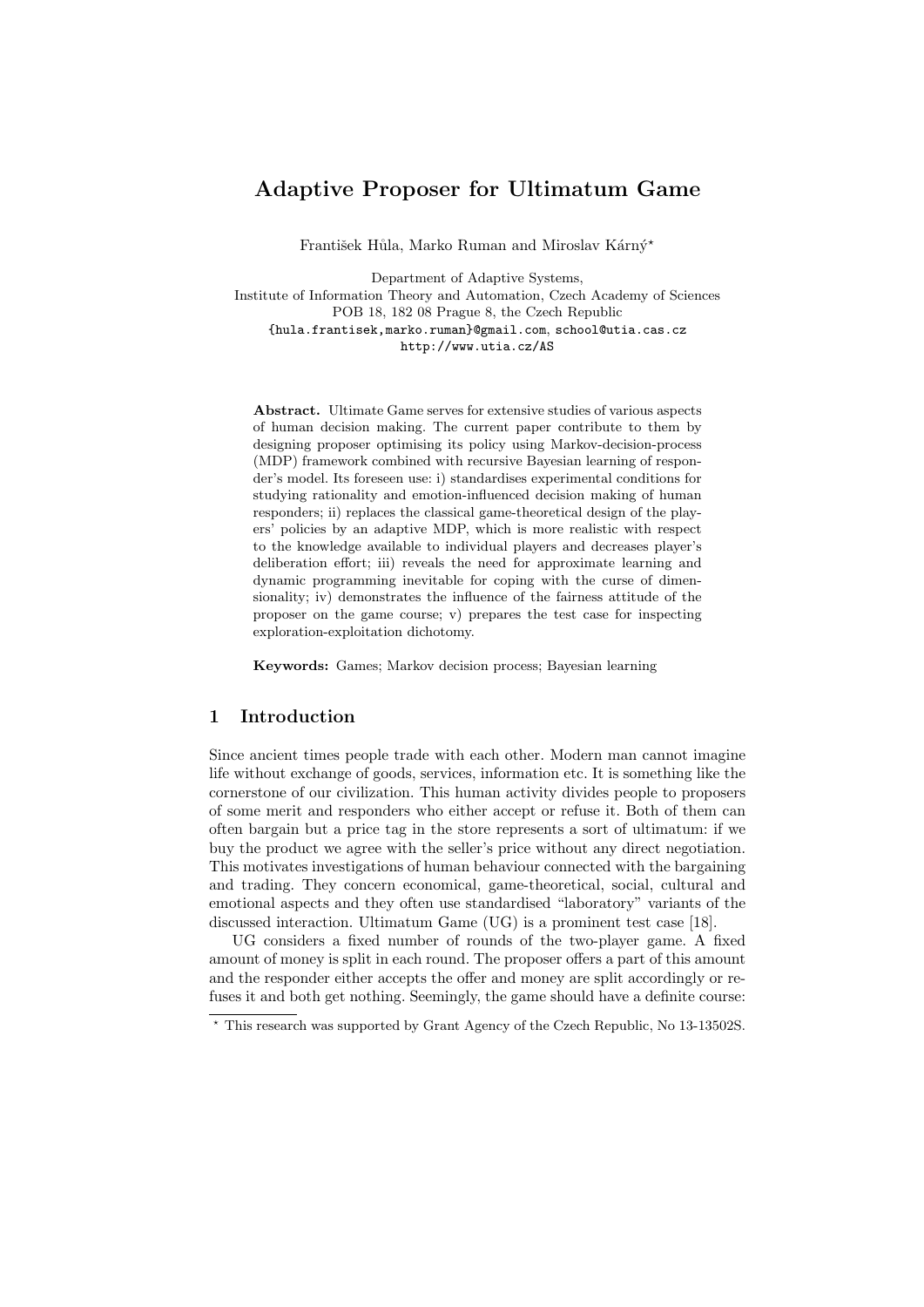the proposer offers the smallest possible positive amount and the responder accepts it. No such behaviour is observed in reality as people judge the game not only according to monetary profit. Typically, they try to earn at least as their opponent, they care about self-fairness [8,20] influenced by culture, sex, etc. [5]. An important influence of emotions are also studied [7].

While an appropriate model of self-fairness leads to surprisingly accurate predictions of responders' behaviours [9], to get a statistically significant quantification of emotional influences has been found quite hard. The hypothesis that an actively optimising proposer could make this influence more pronounced has led to the design of the standardised active proposer described here. Theory of Markov decision processes (MDP) [17] was selected as the basis of such a design. This choice avoiding the standard game-theoretical formulation [22] is motivated by the inherent trap of the dimensionality curse [3] of the Bayesian games [10].

The use of MDP supposes knowledge of responder's model, which is in realistic scenarios unknown and, moreover, it is very individual in the targeted emotion-oriented studies. This calls for a combination of MDP with a permanent learning of this model, i.e. for adaptive MDP. The inherent small amount of available data singles out recursive Bayesian learning in the closed decision loop as the (only) appropriate methodology [16]. Even then, approximations of recursive learning like [11] and dynamic programming [21] are needed. This text makes just the preparatory steps towards the complete solution. It recalls MDP, the dynamic programming as the optimisation tool and the recursive Bayesian learning, Section 2. UG is formulated in MDP terms for various types of proposers, Section 3. A numerical illustration is in Section 4. Section 5 adds remarks.

# 2 Mathematical Background

This section is based on [3,9,16,17]. It introduces the adopted notions, recalls the used mathematical tools, and makes the paper relatively self-containing.

#### 2.1 General Formulation and Solution of Markov Decision Process

The considered system consists of *decision maker* (DM), and *responder*. They interact in discrete time (decision epochs)  $t \in \mathbf{T} = \{1, 2, \ldots, |\mathbf{t}|\}, |\mathbf{t}| < \infty$ . DM chooses a discrete-valued *action* (an irreversible decision)  $a_t \in \mathbf{A} = \{1, 2, \ldots, |\mathbf{a}|\}$ .  $|\mathbf{a}| < \infty$ , in each epoch  $t \in \mathbf{T}$ . Consequently, the closed decision loop transits from a discrete-valued state  $s_{t-1} \in \mathbf{S} = \{1, 2, \ldots, |\mathbf{s}|\}, |\mathbf{s}| < \infty$  to the state  $s_t \in \mathbf{S}$ . The use of regression pair  $\psi_t = (a_t, s_{t-1}) \in \Psi = (\mathbf{A}, \mathbf{S}), t \in \mathbf{T}$ , simplifies the presentation. With it, the random transition is described by transition prob- $\text{abilities}^1 \left( p(s_t|\psi_t) \right)_{t \in \mathbf{T}} \in \mathbf{P} = \left\{ p(s_t|\psi_t) \geq 0 \middle| \sum_{s_t \in \mathbf{S}} p(s_t|\psi_t) = 1, \ \forall \psi_t \in \mathbf{\Psi} \right\}.$ After the transition, the DM receives a real-valued reward  $r(s_t, \psi_t) \in \mathbf{R}$  $\left\{ r(s_t, \psi_t) \middle| s_t \in \mathbf{S}, \psi_t \in \mathbf{\Psi}, t \in \mathbf{T} \right\}$ . The DM cannot use the state  $s_t$  for choosing the action  $a_t \in \mathbf{A}$  and thus it can at most maximise aggregate expected reward

 $1$  All functions with time-dependent arguments generally depend on time.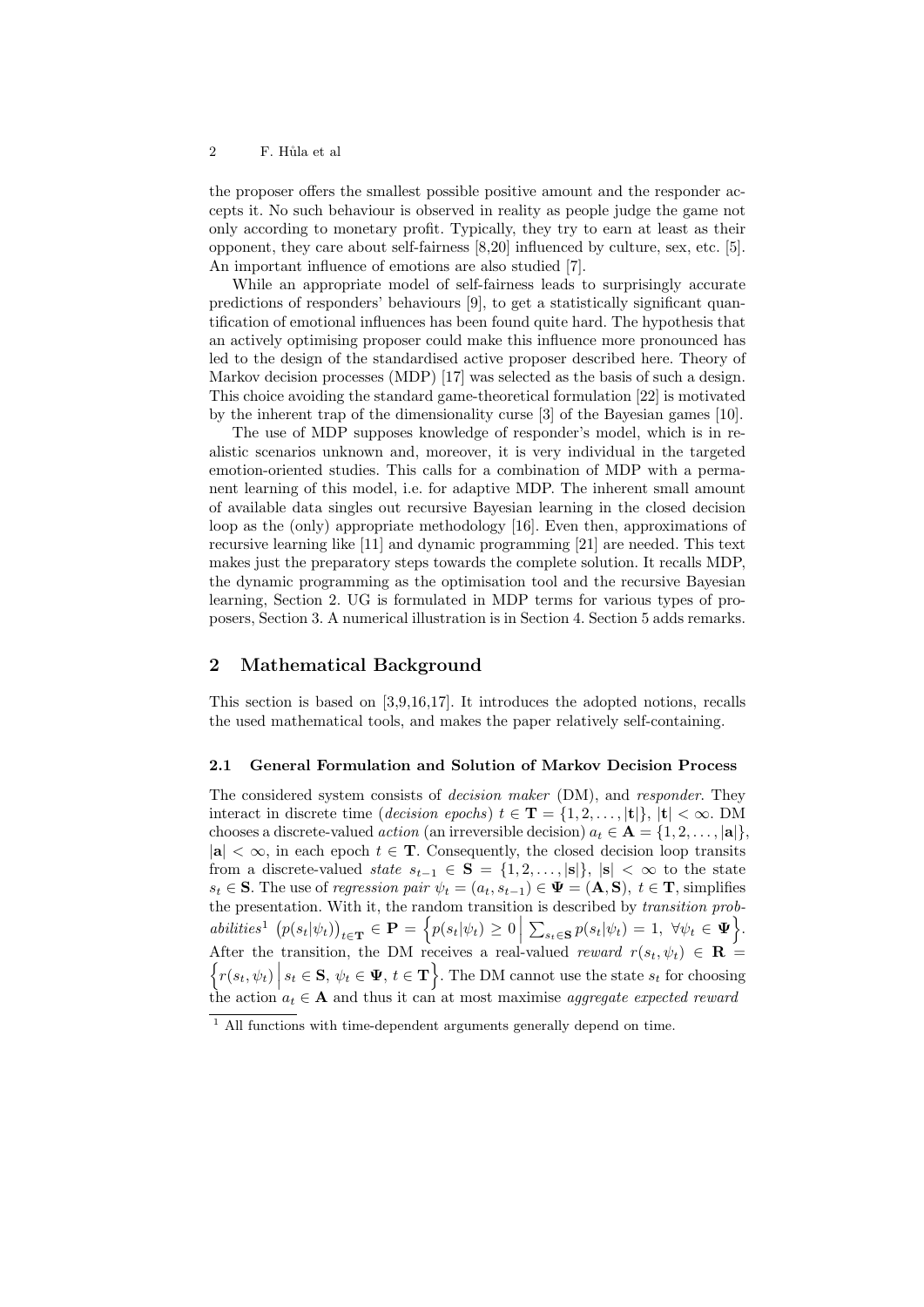$$
\sum_{t \in \mathbf{T}} \mathsf{E}[r(s_t, \psi_t)] = \sum_{t \in \mathbf{T}} \sum_{s_t \in \mathbf{S}, \psi_t \in \mathbf{\Psi}} r(s_t, \psi_t) p(s_t, \psi_t)
$$
\n
$$
= \sum_{t \in \mathbf{T}} \sum_{\substack{s_t \in \mathbf{S}, a_t \in \mathbf{A} \\ s_{t-1} \in \mathbf{S}}} r(s_t, \psi_t) p(s_t | \psi_t) p(a_t | s_{t-1}) p(s_{t-1}).
$$
\n(1)

The last equality in (1) follows from the chain rule [17]. It expresses the probability  $p(s_t, \psi_t)$  as the product of the given transition probability  $p(s_t|\psi_t) \in \mathbf{P}$ , of the optional decision rules  $(p(a_t|s_{t-1}))_{t \in \mathbf{T}} \in \mathbf{\Pi} = \Big\{p(a_t|s_{t-1})\Big|s_{t-1} \in \mathbf{S}, a_t \in \mathbf{A}\Big\}$ forming the *decision policy* and of the *state probability*  $p(s_t) \in \mathbf{PS}$ , where

$$
\mathbf{PS} = \left\{ p(s_t) \, \middle| \, p(s_t) = \sum_{\psi_t \in \mathbf{\Psi}} p(s_t | \psi_t) p_t(a_t | s_{t-1}) p_t(s_{t-1}), \, s_t \in \mathbf{S}, \, t \in \mathbf{T} \right\}.
$$
 (2)

The state probability  $p(s_t)$  is influenced by the "policy prefix"  $(p(a_\tau | s_{\tau-1}))_{\tau \leq t}$ and the probability  $p(s_0)$  of the initial state  $s_0 \in \mathbf{S}$ . Often,  $p(s_0) = \delta(s_0, \tilde{s}_0)$  with Kronecker  $\delta$  equal to 1 for equal arguments and 0 otherwise. It concentrates  $p(s_0)$ on a given  $\tilde{s}_0 \in \mathbf{S}$ .

Thus, the optimising DM maximises the aggregate expected reward (1) over decision policies  $\Pi$ . For known  $\mathbf{R}, \mathbf{P}$  and  $\tilde{s}_0$ , DM takes as the *optimal policy* 

$$
(p_{opt}(a_t|s_{t-1}))_{t \in \mathbf{T}} \in \operatorname*{Arg}_{(p(a_t|s_{t-1}))_{t \in \mathbf{T}}} \operatorname*{diag}_{t \in \mathbf{T}} \mathbf{E}[r(s_t, \psi_t)].
$$
\n(3)

Definition 1 (Optimal MDP). The given 7-tuple  $\{T, A, S, PS, P, R, \Pi\}$  together with the maximisation (3) is referred as Markov decision process (MDP).

Theorem 1 (Dynamic Programming, proof e.g. in [17]). The policy  $(p_{opt}(a_t|s_{t-1}))_{t\in\mathbf{T}} \in \mathbf{\Pi}$  maximising the aggregate expected reward (3) consists of the deterministic decision rules  $p_{opt}(a_t|s_{t-1}) = \delta(a_t, a_t^*(s_{t-1}))$ , where

$$
a_t^{\star}(s_{t-1}) \in \text{Arg}\max_{a \in \mathbf{A}} \mathsf{E}[r(s_t, a, s_{t-1}) + \varphi_t(s_t)|a, s_{t-1}] \text{ with value function}
$$

$$
\varphi_t(s_t) = \sum_{s_{t+1} \in \mathbf{S}} [r(s_{t+1}, a_{t+1}^{\star}(s_t), s_t) + \varphi_{t+1}(s_{t+1})] p(s_{t+1}|a_{t+1}^{\star}(s_t), s_t).
$$

The backward recursion starts with  $\varphi_{|\mathbf{t}|}(s_{|\mathbf{t}|}) = 0, \forall s_{|\mathbf{t}|} \in \mathbf{S}$ .

#### 2.2 Bayesian Learning of Transition Probabilities

The unrealistic assumption that the transition probabilities from the set  $P$  are given, see Definition 1, is removed via Bayesian recursive learning [16] recalled here. It relates the state  $s_t \in \mathbf{S}$  to the action  $a_t \in \mathbf{A}$  and observed states  $s_{\tau} \in \mathbf{S}$ ,  $\tau < t$ , by transition probability parameterised by its unknown values  $\Theta$ 

$$
p(s_t|a_t,\ldots,a_1,s_{t-1},\ldots,s_0,\Theta) = p(s_t|\psi_t,\Theta) = \prod_{s \in \mathbf{S}} \prod_{\psi \in \mathbf{\Psi}} \Theta_{s|\psi}^{\delta(s,s_t)\delta(\psi,\psi_t)},
$$
 where

$$
\Theta \in \mathbf{\Theta} = \left\{ \Theta_{s|\psi} \ge 0 \, \middle| \, s \in \mathbf{S}, \psi \in \mathbf{\Psi}, \, \sum_{s \in \mathbf{S}} \Theta_{s|\psi} = 1, \, \forall \psi \in \mathbf{\Psi} \right\}.
$$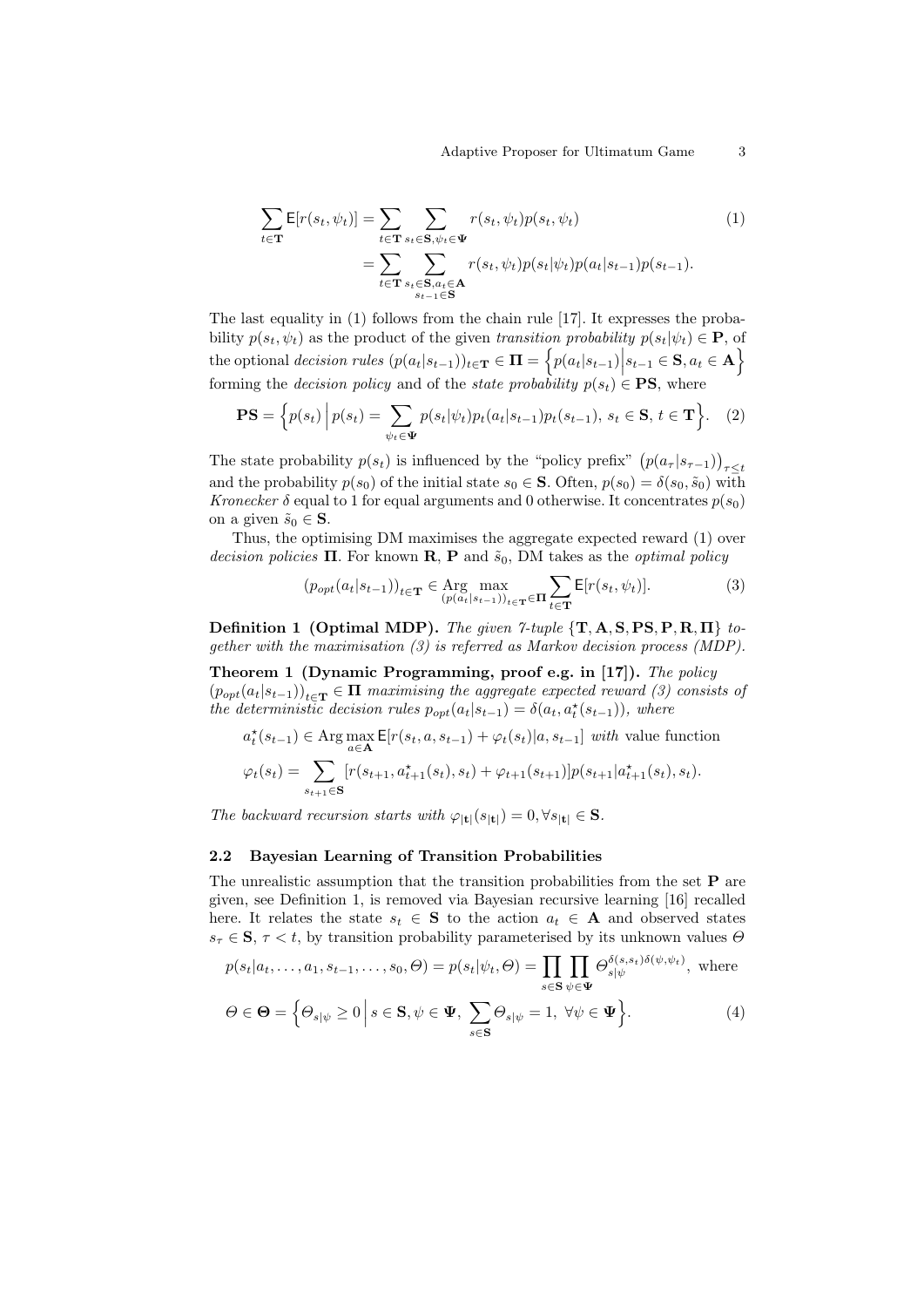It provides the transition probabilities as predictors

$$
p(s_t|\psi_t,\ldots,\psi_1) = \int_{\Theta} p(s_t|\psi_t,\Theta)p(\Theta|s_{t-1},\psi_{t-1},\ldots,\psi_1)d\Theta,\tag{5}
$$

where the posterior probability density  $p(\Theta|s_{t-1}, \psi_{t-1}, \dots, \psi_1)$  has the support  $\Theta$  and is given by the observed condition  $s_{t-1}, \psi_{t-1}, \ldots, \psi_1$ . Bayes' rule [4,16] evolves it

$$
p(\Theta|s_t, \psi_t, \dots, \psi_1) = \frac{p(s_t|\psi_t, \Theta)p(\Theta|s_{t-1}, \psi_{t-1}, \dots, \psi_1)}{p(s_t|a_t, \psi_{t-1}, \dots, \psi_1)}.
$$
(6)

An optional prior probability density  $p(\Theta) = p(\Theta|\psi_1, \psi_0)$  initiates (6).

Importantly, the learning (5), (6) is valid for any policy for which the parameter  $\Theta \in \Theta$  is unknown, i.e. which meets natural conditions of control [16]

$$
p(a_t|\psi_{t-1},\ldots,\psi_1,\Theta) = p(a_t|\psi_{t-1},\ldots,\psi_1). \tag{7}
$$

The learning is correct in loops closed by any (say human) policy meeting (7).

The product forms of the model (4) and of Bayes' rule (6) imply Dirichlet's form of the posterior probability density, [12], which uses Euler's gamma Γ [1],

$$
p(\Theta|\psi_t, \dots, \psi_1) = p(\Theta|V_t) = \prod_{\psi \in \mathbf{\Psi}} \Gamma\left(\sum_{\tilde{s} \in \mathbf{S}} V_{t, \tilde{s}|\psi}\right) \frac{\prod_{s \in \mathbf{S}} \Theta_{s|\psi}^{V_{t, s|\psi} - 1}}{\Gamma(V_{t, s|\psi})}, \text{ where}
$$
  

$$
V_{t, s|\psi} = V_{t-1, s|\psi} + \delta(s, s_t) \delta(\psi, \psi_t), \text{ form occurrence array, } s \in \mathbf{S}, \psi \in \mathbf{\Psi}. (8)
$$

The initial occurrence array  $V_0 = (V_{0:s|\psi} > 0)_{s \in \mathbf{S}, \psi \in \Psi}$  describes the used conjugated (Dirichlet form preserving) prior probability density  $p(\Theta)$ . The gained predictive probability resembles the frequentist estimate  $\hat{\Theta} \in \Theta$  of  $\Theta \in \Theta$ 

$$
p(s_t = s | \psi_t = \psi, V_{t-1}) = \frac{V_{t-1; s | \psi}}{\sum_{\tilde{s} \in \mathbf{S}} V_{t-1; \tilde{s} | \psi}} = \hat{\Theta}_{t-1; s | \psi}, \ s \in \mathbf{S}, \ \psi \in \mathbf{\Psi}. \tag{9}
$$

## 3 Ultimatum Game as Adaptive MDP

According to UG rules, |t| (tens) rounds are played. Possible actions  $a_t \in \mathbf{A}$  of the proposer P (DM supported here) in the round  $t \in$ **T** are the offered splits of  $q = |\mathbf{a}| + 1$  (often monetary) units. The responder R generates the *observed* response  $o_t \in \mathbf{O} = \{1, 2\} = \{\text{reject the offer}, \text{accept the offer}\}\.$  The profits of the proposer  $Z_{t:P}$  and responder  $Z_{t:R}$  accumulated after tth round are

$$
Z_{t;P} = \sum_{\tau=1}^{t} (q - a_{\tau})(o_{\tau} - 1) \in \mathbf{Z}_{t;P}, \ Z_{t;R} = \sum_{\tau=1}^{t} a_{\tau}(o_{\tau} - 1) \in \mathbf{Z}_{t;R}.
$$
 (10)

The profits (10) determine the observable (non-minimal) state  $s_t$  of the game

$$
s_t = (Z_{t;P}, Z_{t;R}) \in \mathbf{S} = (\mathbf{Z}_{t;P}, \mathbf{Z}_{t;R}), \ t \in \mathbf{T}.
$$
 (11)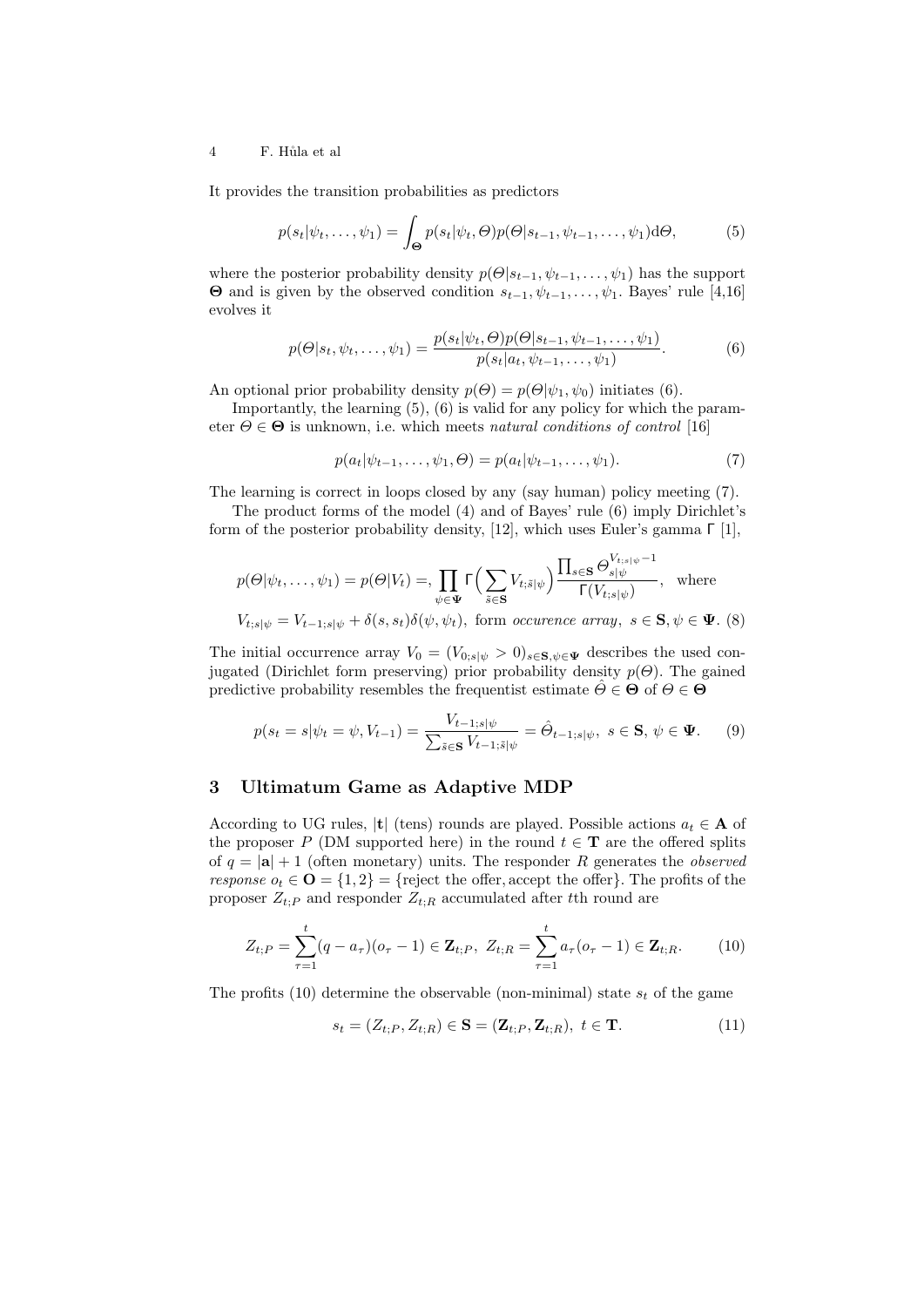It has a finite amount of values and starts with zero profits  $s_0 = (0, 0)$ .

Altogether, UG rules directly specify sets of epochs  $T$ , actions  $A$ , and state probabilities PS, cf. (2), in the 7-tuple delimiting MDP, see Definition 1. The peculiarities of the use of adaptive MDP by the proposer thus reduce to those connected with transition probabilities  $P$ , rewards  $R$  and with the curse of dimensionality connected with the policy space  $\Pi$ . They are discussed below.

#### 3.1 Transition Probabilities

Bayesian learning, Section 2.2, formally provides the needed transition probabilities in P under acceptable assumption that the responder does not vary them abruptly during the game course. The lack of learning data, consequence of the dimensionality curse [3], is, however, serious obstacle. Indeed, the sufficient statistics  $V_t$  (8) has  $|\mathbf{o}| \times |\mathbf{\Psi}| = |\mathbf{o}| \times |\mathbf{a}| \times |\mathbf{s}|$  entries. In a typical case  $|\mathbf{o}| = 2$ ,  $|{\bf a}| = 9$  and reduced  $|{\bf s}| = 10$ , it needs 180 values to be populated by data, which requires unrealistic hundreds' game rounds. The ways out are as follows.

Reduction of the State Space: The size of  $V$  is determined by the richness of the state space S. The UG rules imply that the two-dimensional  $s_t$  (11) stays in  $(s_{t-1}, s_{t-1}+[a_t, q-a_t])$ , i.e. many transitions are impossible. The above example, respecting this fact, indicates the need for additional countermeasures.

Use of Population Based Priors: It is possible to obtain a reliable description of responders' population and convert it into the prior occurrence array  $V_{0:s|w}$  =  $v_{0;\psi}\hat{\Theta}_{0;s|\psi}, s \in \mathbf{S}, \psi \in \mathbf{\Psi}$  (9).  $V_0$  is modified by at most |t| data records specific for the individual responder in the individual game. Thus, the choice of the prior *weight*  $v_{0;\psi} > 0$  is critical. Due to data sparsity, a few observations of a specific s,  $\psi$  within tens of rounds are expected. Thus,  $v_{0;\psi} \leq |\mathbf{t}|$  is recommendable.

Assuming  $\psi$ -independent prior weight  $v_0 = v_{0;\psi}$ , its hierarchical Bayesian learning [4] becomes feasible. Hypotheses h: proper  $v_0 = v_{0,h} = a$  value in  $(0,1)$ ,  $h \in \mathbf{H} = \{1, 2, \ldots, |\mathbf{h}|\}$  with a small  $|\mathbf{h}|$  are formulated. For each h, the predictor (9), becomes h dependent  $p(s_t = s | \psi_t = \psi, V_{t-1,h})$  via h-dependent array  $V_{0,h} = v_{0,h} \hat{\Theta}$ . Then, Bayes' rule is directly applicable. The h-independent predictor (transition probability) becomes mixture of predictors within respective hypotheses with weights being their posterior probabilities, see [4,16].

This Bayesian averaging is of a direct relevance for the motivating studies of influence of emotions on decision making. It suffices to collect descriptions of sub-populations differing by observed or stimulated emotional states and compare hypotheses about suitability of the transition probabilities learnt with prior parameter probability densities reflecting these sub-populations.

Choice of the Model Structure: The above Bayesian treatment of the finite amount of compound hypotheses can also serve for the desirable reduction of the parametric-model structure. For instance, experimental evidence strongly indicates, e.g. [9], that the proposer action decisively influences responder's response. Thus, the hypothesis that  $p(s_t|a_t, s_{t-1}) = p(s_t - s_{t-1}|a_t)$  can be and should be compared to the general form of  $p(s_t|a_t, s_{t-1})$ . It fits to attempts to use more parsimonious parametrisation like special mixtures in [11] are.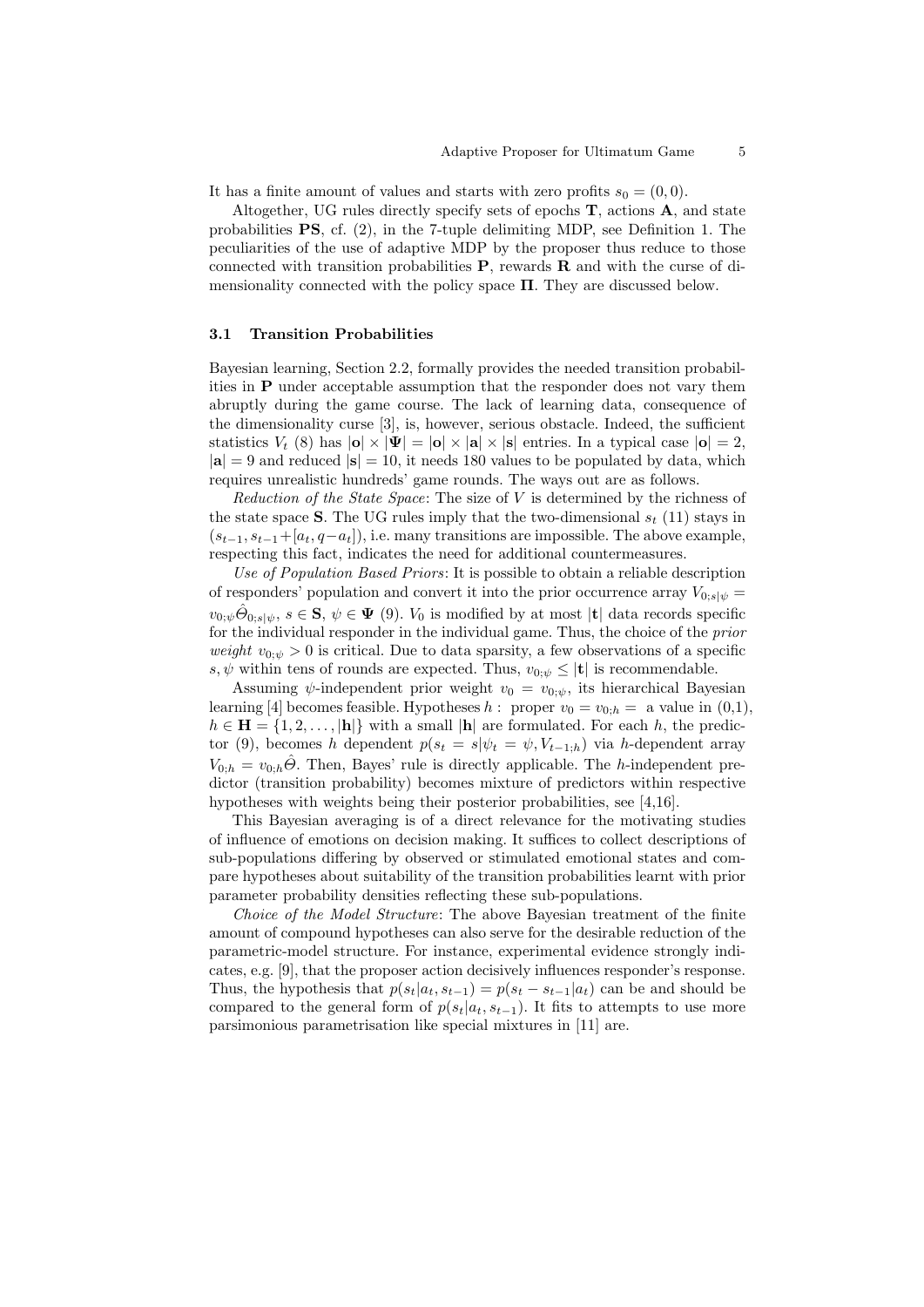#### 3.2 Rewards

The reward  $r(s_t, \psi_t) \in \mathbf{R}$ , used in the design of the optimal policy (3) reflects attitude of the proposer to inter-relation of its profit and responder's profit. The sole action values play no role unless they are connected with DM's deliberation effort as in [19]. Then, rewards studied in [9] from responder's view-point, are worth considering.

Economic proposer : It is interested in its own profit only, paying no attention to co-player. Its reward is  $r(s_t, \psi_t) = Z_{t:P} - Z_{t-1:P}$ . It is taken as economically rational DM but almost nobody acts in the way optimal for this reward.

Self-interested proposer: It partially maximises its profit but also watches the responder's profit not to let the responder to win too much. Such attitude was modelled by  $r(s_t, \psi_t) = wZ_{t,P} - (1-w)Z_{t,R}$ , with the weight  $w \in [0,1]$  controlling self-fairness level. This reward quite successfully models human responders when the weight  $w$  is recursively personalised [14,9]. The weight is conjectured to depend on the player's personality and emotions. The preliminary results confirm this [2], but statistically convincing results are unavailable. The adaptive proposer's discussed here is expected to help in this respect.

Fair responder: It jointly maximises profits of both players by using  $r(s_t, \psi_t) =$  $wZ_{t:P} - (1-w)\text{abs}(Z_{t:P} - Z_{t:R})$ , with the weight  $w \in [0,1]$  balancing own profit with the difference of both profits. No human responder's policy has indicated adoption of such a reward [9]. But the performed experiments limited to greedy (one-stage-ahead) optimisation and the adoption of proposer's view point make us to inspect this variant.

#### 3.3 Policy

The last item to be commented is the set of policies  $\Pi$  within which (approximate) optimum is searched. The described adaptive design extremely increases the extent of the state space as the sufficient statistics  $V_t$  (8) is a part of the (information) state. It is obvious as the value function in dynamic programming, Proposition 1, depends on it. This reflects that the selected actions influence not only rewards but also future statistics. The optimal policy is to properly balance the dual – exploitation and exploration – features optimal actions [6]. At present, we are giving it up and use certainty equivalent policies, which perform dynamic programming with the newest parameter estimate  $\hat{\Theta}$  taken as known transition probabilities. If need be, the known divergence danger [15] can be overcome by randomising the proposed policy. Foreseen ways are out of our scope.

# 4 Illustrative Experiments

The limited extent of the paper prevents us to report properly on performed experiments. The illustrative one split  $q = |\mathbf{a}| + 1 = 10$ , in each of  $|\mathbf{t}| = 10$ rounds. The self-fair proposer used the reward  $0.5Z_{t;P} - 0.5Z_{t;P}$  and the responder used a fixed randomised decision rule given by the probability  $p(o_t = 2 =$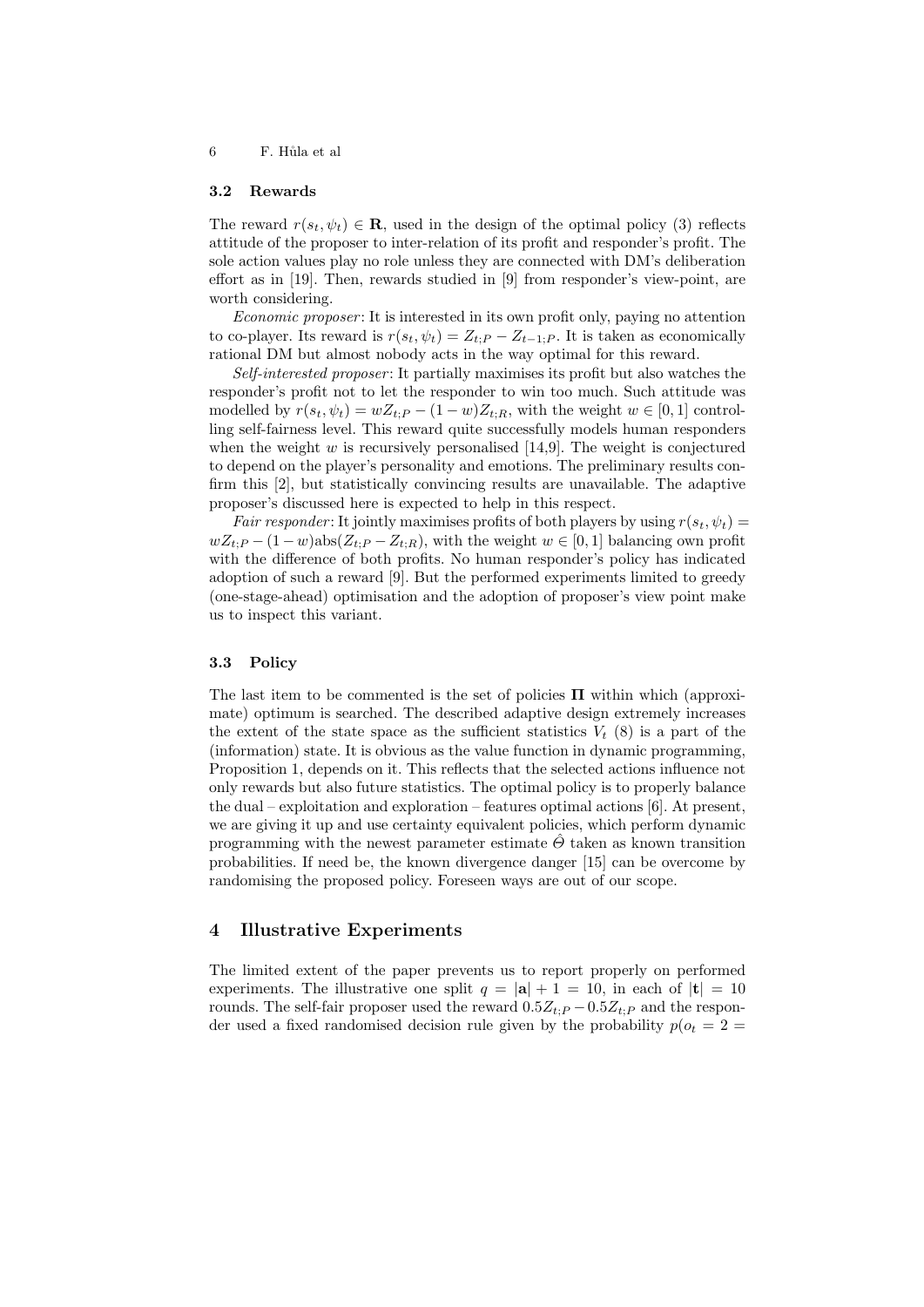$accept|\psi_t) = p(o_t = 2 = accept|a_t), a_t \in \mathbf{A} = \{1, ..., 9\}$ . The proposer assumed the same structure but the values  $\Theta_{o=2|a}, a \in \mathbf{A}$ , were recursively estimated, see Section 2.2, and used in designing certainty-equivalent strategy found by dynamic programming, Theorem 1. Samples of experiments running with different weights of the prior estimate  $v_0$  are in Figure 1, where also the used responder's description is visible.



**Fig. 1.** Final estimates of acceptance probability for possible offers (actions  $a \in \mathbf{A}$ ) are displayed for several weights v=  $v_0$  of the prior occurrence array  $V_0 = v_0\hat{\Theta}_0$  and are marked by dots connected with violet dashed lines for distinguishing of each game. The simulated values  $\Theta_{o=2|a}, a \in \mathbf{A}$  are marked by squares and the prior values  $\tilde{\Theta}_{o=2|a}, a \in$ A are marked by circles. Both of them are connected with blue and red line respectively.

The results are just illustrative and correspond with the expected behaviour: too high weight  $v_0$  makes a significant correction of the prior estimate by a few available data impossible.

## 5 Conclusion

The paper contributes to a wider research oriented towards influence of personal characteristics, emotional states and available deliberation resources on decision making. Unreported experiments with the proposed optimising adaptive proposer indicate that it can serve to this purpose. On its own, it reveals general problems related to curse of dimensionality and offers test-bed for a further development of techniques fighting with it. Addressing of exploitation-exploration dichotomy is the nearest foreseen problem. In this respect, different types of proposers behaved differently: the economic and self-fair ones, unlike the fair one, exhibited tendency to select a narrow range of actions and as such they are more prone to divergence from optimum. The use of randomised strategies resulting